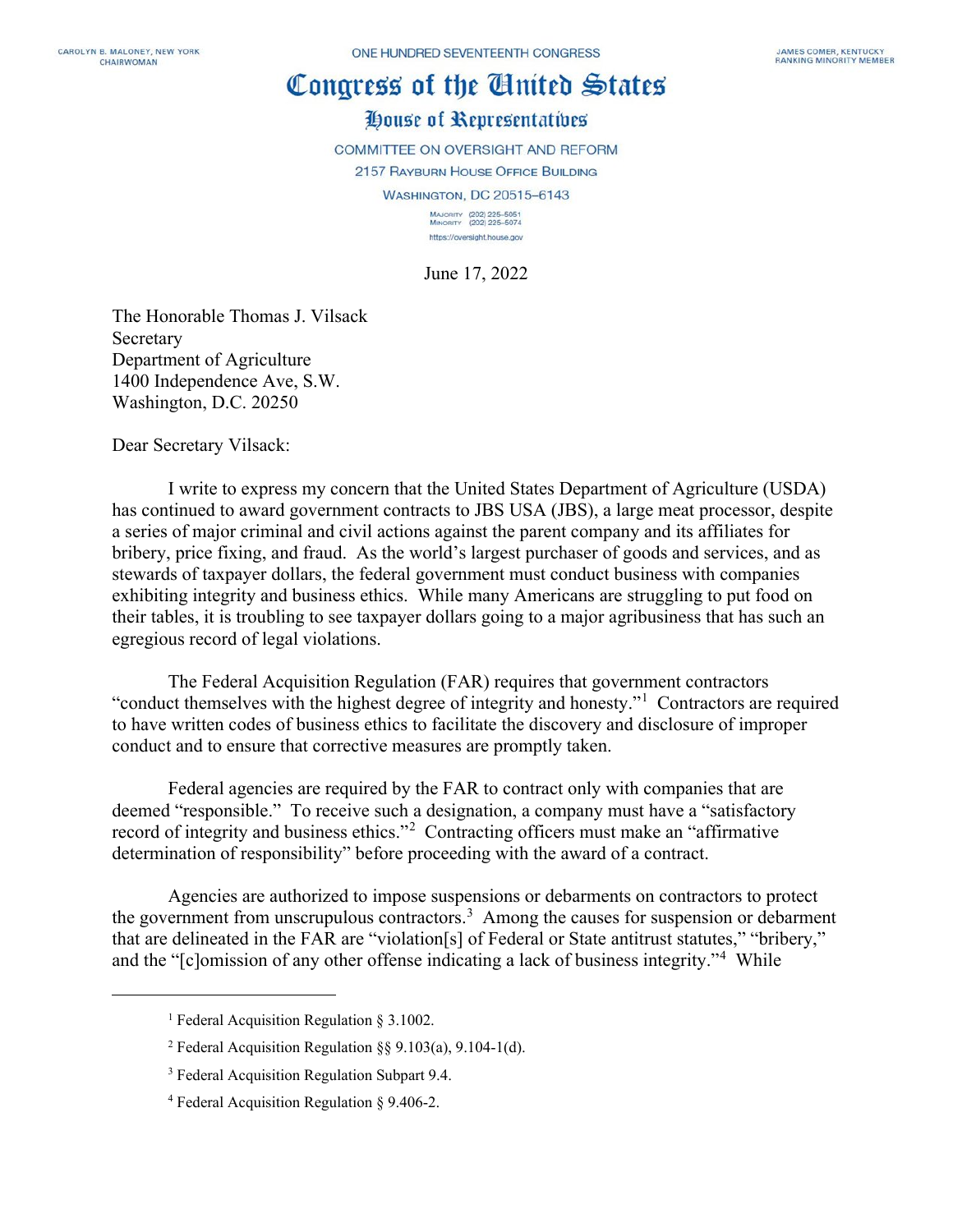The Honorable Thomas J. Vilsack Page 2

suspensions and debarments are serious sanctions that must be carefully deliberated, they play a crucial role in safeguarding the federal procurement process from waste, fraud, and abuse.

In October 2020, J&F Investimentos S.A. (J&F), a Brazil-based investment company that controls JBS and other meat-processing and agricultural companies, agreed to pay a criminal penalty of over \$2[5](#page-1-0)0 million for violations of the Foreign Corrupt Practices Act.<sup>5</sup> USDA has awarded over \$25 million in government contracts to JBS since this guilty plea.<sup>[6](#page-1-1)</sup> Another company affiliated with J&F, Pilgrim's Pride Corporation, separately pled guilty to price fixing in a federal criminal antitrust prosecution in February 2021, agreeing to pay a fine of over \$100 million.<sup>[7](#page-1-2)</sup> Pilgrim's Pride has received over \$35 million in contracts from USDA since the guilty plea. [8](#page-1-3)

The Committee is seeking to determine whether USDA is properly screening contractors that have had criminal and civil violations related to their business integrity. In order to inform the Committee's inquiry, please provide the following information to the Committee by July 1, 2022:

- 1. Explain whether JBS, Pilgrim's Pride, or their affiliates have been subject to suspension or debarment proceedings and, if so, the resolution of each of those proceedings;
- 2. Explain the rationale for determining that JBS, Pilgrim's Pride, or their affiliates were "responsible" contractors, pursuant to FAR Part 9, in connection with the award of contracts by USDA since April 1, 2020;
- 3. Describe any commitments made or corrective actions taken by JBS, Pilgrim's Pride, or its affiliates to demonstrate their present responsibility to USDA pursuant to FAR Part 9;
- 4. Identify any instance, including the date, when JBS, Pilgrim's Pride, or their affiliates notified USDA of violations of "[f]ederal criminal law involving fraud, conflict of interest, bribery, or gratuity violations found in Title 18 of the United States Code or a violation of the civil False Claims Act," pursuant to FAR §

<span id="page-1-2"></span><sup>7</sup> Department of Justice, *Press Release: One of the Nation's Largest Chicken Producers Pleads Guilty to Price Fixing and Is Sentenced to a \$107 Million Criminal Fine* (Feb. 23, 2021) (online at www.justice.gov/opa/pr/one-nation-s-largest-chicken-producers-pleads-guilty-price-fixing-and-sentenced-107 million).

<span id="page-1-0"></span><sup>5</sup> Department of Justice, *Press Release: J&F Investimentos S.A. Pleads Guilty and Agrees to Pay Over \$256 Million to Resolve Criminal Foreign Bribery Case* (Oct. 14, 2020) (online at www.justice.gov/opa/pr/jfinvestimentos-sa-pleads-guilty-and-agrees-pay-over-256-million-resolve-criminal-foreign).

<span id="page-1-1"></span><sup>6</sup> *See* USASpending.gov Database (online at www.usaspending.gov/recipient/688a065f-41ca-31f7-9b1e-13a5feb0d362-C/latest) (accessed May 24, 2022).

<span id="page-1-3"></span><sup>8</sup> *See* USASpending.gov, *Pilgrim's Pride* (online at www.usaspending.gov/recipient/0f8dc632-48a1-a14ccf90-cdabdb22682f-C/latest) (accessed May 24, 2022).